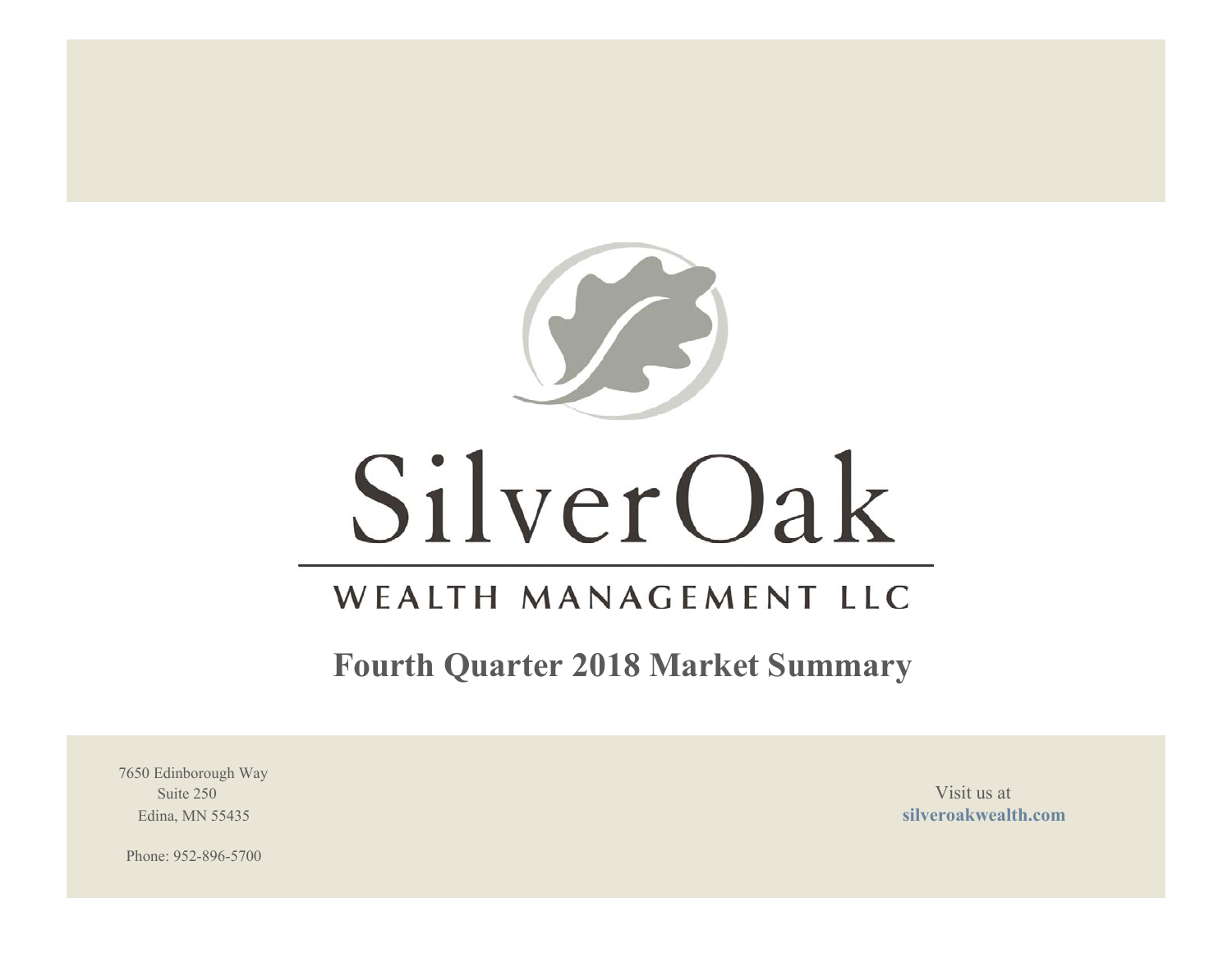# **Fourth Quarter 2018 Market Summary**

2018 was a unique year, a bit of a rollercoaster. The year started with a lot of market volatility and ended with even more drama. As you may recall, January saw equity markets continue their ascent, extending the strong returns from 2017. The "fear of missing out" on the next great investment trend reached a fever pitch. Then, in late January and through February, equity markets sharply pulled back by more than 10% from their highs. Volatility abated through much of April to October, which helped U.S. equities rebound and reach new all-time highs in September. Meanwhile, international equity markets struggled to regain ground, unlike in 2017 when they were up more than 25% and outperformed U.S equities.

Then, in early October, Jerome Powell, the Chair of the Federal Reserve, spooked the markets when, during a press conference he indicated that the Fed still had a long way to go in normalizing monetary policy. Thus, their plan is to continue raising interest rates and reducing their balance sheet as long as the data supports it. Unfortunately, the markets did not react favorably to the thought of further interest rate hikes and global equities began to decline, giving up more than 10% - 20% through the end of the year. The U.S. equity markets had their worst December since 1931. The Fed has been trying to communicate that they will not cater to the financial markets and will act independently. They are attempting to underscore the message that market volatility is differentiated from financial system stability. Nonetheless, investors would like to see a pause in monetary tightening to counterbalance the U.S./China trade issues, slowing global growth, and general uncertainty.

Although you may have heard the phrase "there is always a bull market somewhere", with all the volatility during 2018, this phrase was not accurate. In fact, no major asset class even had gains of 5%, which hasn't occurred in over 45 years. Cash and fixed income were at the head of the asset class rankings. For the year, the Barclays U.S. Aggregate Index, which represents a broad basket of bonds, was up 0.01%. However, bond sectors with more credit risk like corporates, high yield and emerging market bonds had negative returns.

With the disappearance of the bull, the bear came out of hibernation during the fourth quarter. "Bear markets" are generally labeled when equities fall more than 20%. Corrections such as these are normal and healthy. Since 1950, there have been 14 instances of a drawdown of 20% or more. Half of the bear markets have coincided with a recession while half have occurred in an up trending market. During the fourth quarter of 2018, U.S. equities crossed the "bear market" threshold.

However, for the year, U.S. large company stock returns, represented by the S&P 500 Index, were down a relatively modest 4.4%, while U.S. small company stocks, represented by the Russell 2000 Index, were down 11.0%.

International stocks, represented by the MSCI ACWI ex US Index, were down 14.2% for the year. International markets started the equity market selloff earlier in the year as investors became more concerned about the impact of a stronger U.S. dollar on foreign economies. Coupled with strained Brexit discussions, Italian debt issues, populism, and trade standoff with China, there were no shortage of macro events influencing the markets. Nonetheless, emerging market currencies are attractive and international equities are near cyclical lows relative to U.S. equities.

# **Broad Market Index Returns Fourth Ouarter 2018**



With U.S. large cap stocks outperforming international stocks for most of the past six years, 2018 being no exception, some investors are beginning to ask why they should diversify their portfolios. SilverOak strongly believes in diversifying across asset classes as the future is always uncertain and the range of possible outcomes is vast. This recent quarter has been a good lesson in diversification. While equities were declining 15%-25% during the quarter, bonds were a safe haven and actually had positive returns, thus dampening overall portfolio negative returns.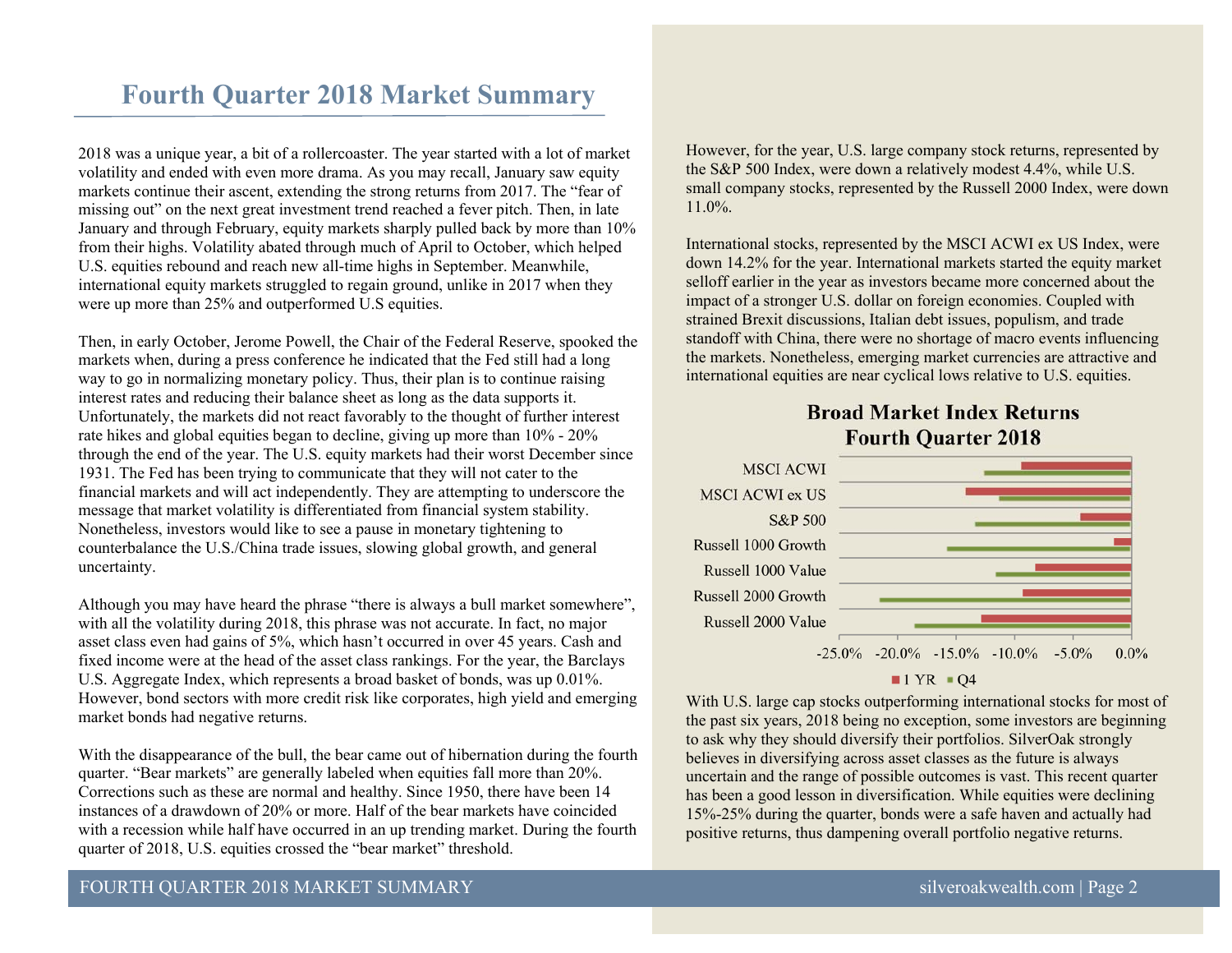# **Fourth Quarter 2018 Market Summary (continued)**

The fact that bonds historically have positive returns when equities have large drawdowns is a large reason why fixed income is a part of a diversified portfolio. Bonds can act as an emotional hedge when markets are volatile, keeping investors in equities which over the long-term provide the returns needed for financial independence.

The other side of the coin is, what did well in the 4th quarter, cash and bonds, will not provide the returns needed over the long run. The cost of higher returns, via equity risk premium, is volatility. Most investors must accept this risk, as equities are integral to a diversified portfolio. The key is for clients to not take on more risk than they can handle, while also not taking less risk than they need to participate in longterm appreciation.

Of course, if a portfolio's assets all had strong returns at the same time it would feel great. However, the inherent cohesiveness would signal that the portfolio isn't as diversified as thought and there would likely be unseen risks in the portfolio which could lead to poor future returns. It is important to rebalance into the asset classes that are lagging as they may become the leaders once again. Markets are cyclical – sometimes the trends may be short and other times may extend a long time. The chart below shows this cyclical relationship, comparing a simple portfolio of U.S. large company stocks and bonds vs. a globally diversified portfolio including small company stocks, international stocks, and real estate. For the past six years, U.S. assets have outperformed their global counterparts. Thus, diversification has not been additive to portfolio returns. However, the chart clearly shows times when just the opposite was true. There have been several periods of roughly 4-7 years where one type of portfolio outperformed the other. As mentioned previously, the future is uncertain; however, there are currently more tailwinds that should benefit a globally diversified portfolio going forward.

Many people think in terms of quarters, a year or even a three year time frame. Five years ago can feel like another lifetime. For markets, even five years is a short time frame. Taking action and creating change that can be seen in the short-term gives a feeling of control, which is positive reinforcement. However, it takes strength and wisdom to stick to a longterm plan. Investing is inherently uncomfortable. Sometimes the best action is no action. Time is your friend and one of your biggest allies. Focus on what you can control – saving, and investing those savings.



Another note to highlight when reviewing fourth quarter performance statements is that they are snapshots in time. Unfortunately, they don't tell the whole story. As an example, since Christmas, equities are already up 5%-15%. If those positive returns would have been added to the fourth quarter statements, many investors would feel better. Of course, investors want to continually see positive performance and forward progress in their portfolios. This is human nature. Unfortunately, investing is quite often two steps forward and a half step backwards.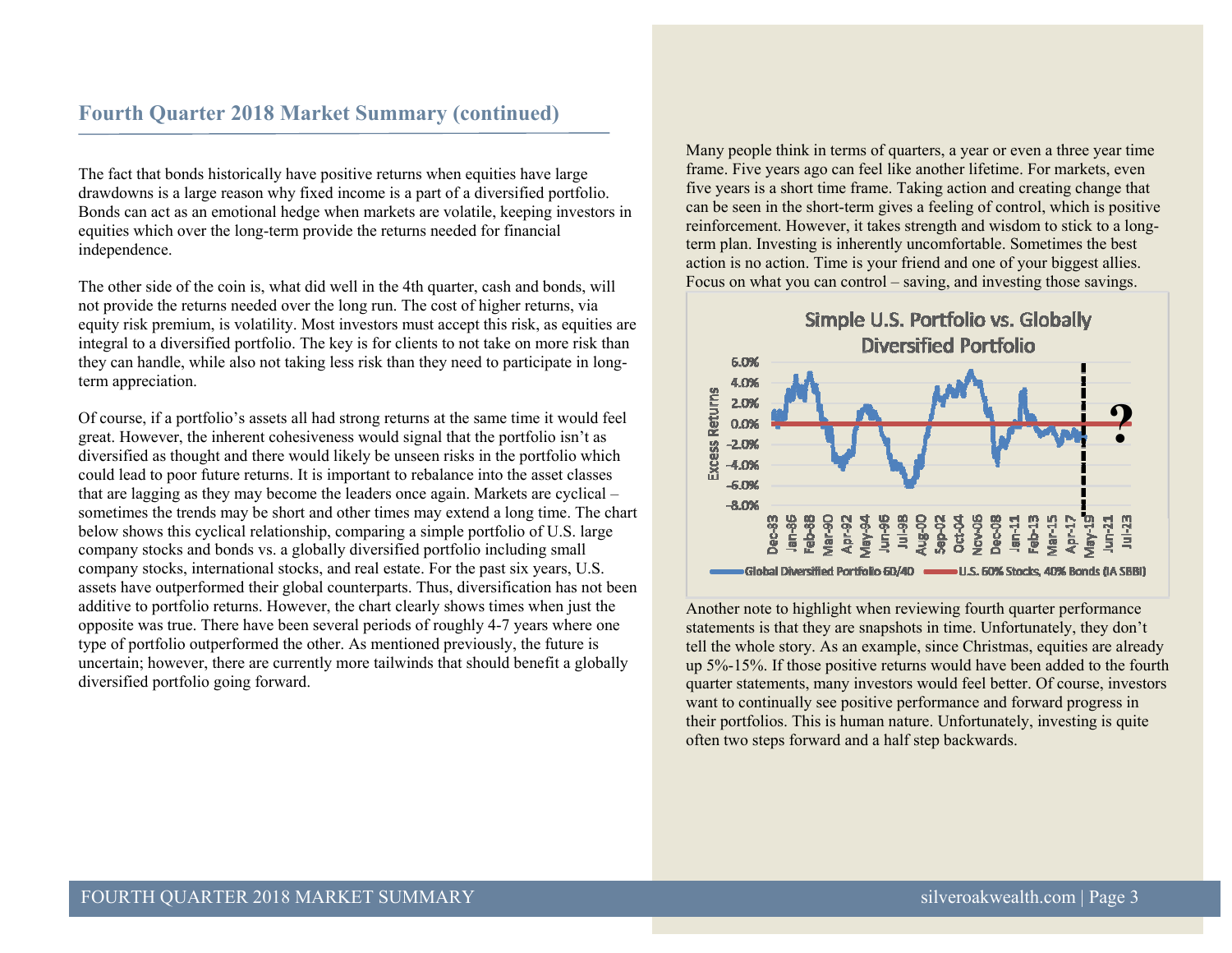#### **HIGHLIGHTS**

#### **MACROECONOMICS**

- The Bureau of Economic Analysis released the third estimate of third quarter 2018 real GDP, an annual rate increase of 3.4% from the preceding quarter. The fourth quarter advanced estimate release will be delayed due to the government shutdown.
- The University of Michigan Consumer Sentiment Index final reading for December was 98.3, which was a decrease from the third quarter. Consumer sentiment remains very strong.
- The ISM Manufacturing Index decreased during the quarter, finishing at 54.1 in December. Typically, when the ISM Index is above 55 it is bullish and when it is below 45 it is bearish.
- In December, the Conference Board Leading Economic Index decreased 0.1% month-over-month to 111.7. The Index has shown steady economic growth over the past few years; however, growth has slowed in recent months.
- The price of WTI Crude Oil was \$45.15 at the end of December, which is 38.3% lower than \$73.16 at the end of September. The price of Brent Crude Oil decreased 38.9% in the quarter to \$50.57. The significant decline erased gains in the price of oil over the past 18 months.
- In December, headline CPI increased 1.9% year-over-year, which is the lowest rate of change since August 2017. Core CPI, which does not include food and energy, had a 2.2% increase. Commodity prices decreased sharply in the fourth quarter, which was the cause of the headline inflation growth rate decline.

#### **HOUSING**

- The housing sector has been solid the past few years with increasing sales and rising home prices. However, the housing sector softened in 2018 as higher interest rates and home prices have caused affordability to decline.
- Preliminary existing home sales decreased in the quarter with a monthly average annualized rate of 5.18 million units from 5.27 million units in the third quarter. The December annualized rate is 10.3% lower than the 5.56 million units in December 2017. Unsold home supply remains at low levels.
- The preliminary existing home sale prices for December were 2.9% higher than the levels of one year ago. Prices have been trending up since the beginning of 2012, though the recent year-over-year gains have softened the past few months.
- New home sales were weaker during the second half of 2018.
- S&P Case-Shiller 20-City Home Price Index (seasonally adjusted) showed home prices rose over 4.7% year-over-year in November. Of the locations in the Index, home prices in San Francisco, Seattle, Phoenix, Las Vegas, and Denver have risen the most since the 2011.

#### **EMPLOYMENT**

- The labor market has generally been healthy. The job growth rate has slowed slightly, as employers are having difficulty finding workers with the required skills. Wages have moderately risen over the past few years.
- During the quarter, nonfarm payrolls averaged 254,000 jobs added per month, which is a solid level. The December data was better than consensus expectations.
- The unemployment rate increased to 3.9% during the quarter as there were more people coming back into the workforce looking for a job.
- Initial Jobless Claims have been decreasing since 2009 and dipped to lows last seen in 1969, reflecting a tight labor market.

#### **DOMESTIC CORPORATIONS**

- Corporate operating earnings in the third quarter 2018 were much higher than the previous year. Estimates for 4Q and 2019 have been reduced as lower energy prices, trade tariffs and the government shutdown have pressured earnings.
- Operating profit margins have increased over the past year and remain well above historical averages. Margins have benefitted from lower taxes but have yet to be pressured by increased interest rates and modest wage inflation.
- With the recent volatility, U.S. equity forward P/E multiples have declined below historical averages while trailing P/E multiples are near historical averages.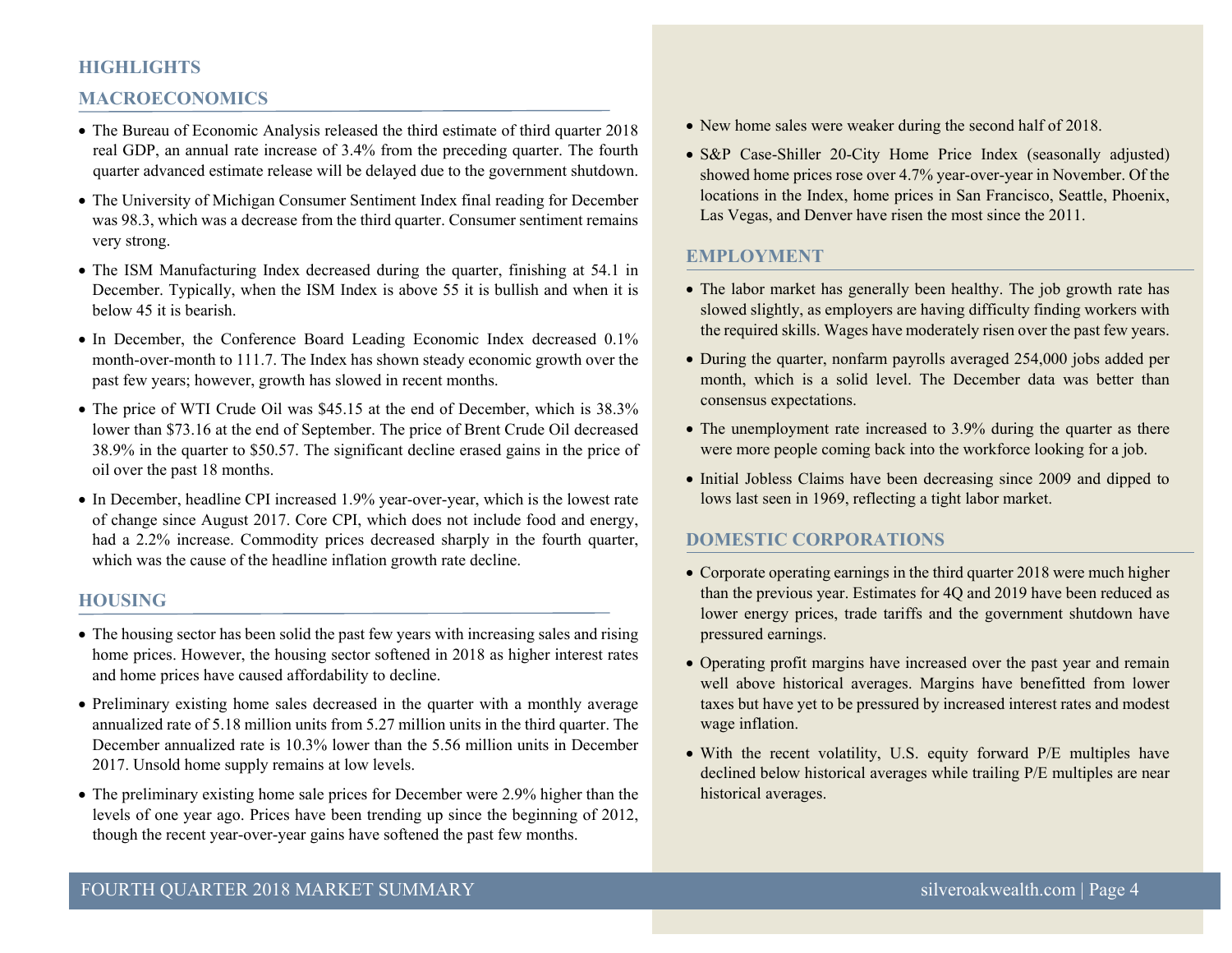#### **FED POLICY**

- In December, the Federal Open Market Committee (FOMC) decided to raise the federal funds rate 0.25% to a target range of 2.25% - 2.50%, which was widely expected. The rate increase was the fourth in 2018 and the ninth since the Fed started raising rates in 2015. However, the Fed reduced their projections for interest rate hikes from three to two in 2019 and also lowered their economic growth and inflation expectations for the year.
- In addition, the Fed reduced their neutral estimate for the federal funds rate to 2.75%. Considering the current effective funds rate is not too far away from the neutral stance, the Fed may pause on hiking rates for much of 2019. As such, market expectations are for zero rate hikes during the year.

#### **FIXED INCOME**

- During the fourth quarter, Treasury interest rates beyond 1 year decreased, causing the yield curve to flatten. Interest rates rose for much of the year, until November, when rates suddenly moved lower in the risk off environment at the end of the year. Short-term interest rates are controlled or heavily influenced by central banks, where-as long term interest rates are controlled by market forces and economic growth.
- Market expectations of lower economic growth pushed longer-term bonds lower, which flattened the 2-Yr. to 10-Yr. Treasury spread and inverted the 2-Yr. to 5-Yr. Treasury spread. The 2-Yr. to 10-Yr. Treasury spread is the lowest it has been since prior to the financial crisis in 2007. Historically, the yield curve has flattened as the Fed raises interest rates and the business cycle matures. The yield curve is viewed as a recession indicator as it has inverted typically a year prior to the majority of the U.S. recessions over the past 50 years. However, the yield curve can remain relatively flat for extended periods without inverting, such was the case in the mid-1990s.

# **Treasury Yields & Returns Fourth Ouarter 2018**

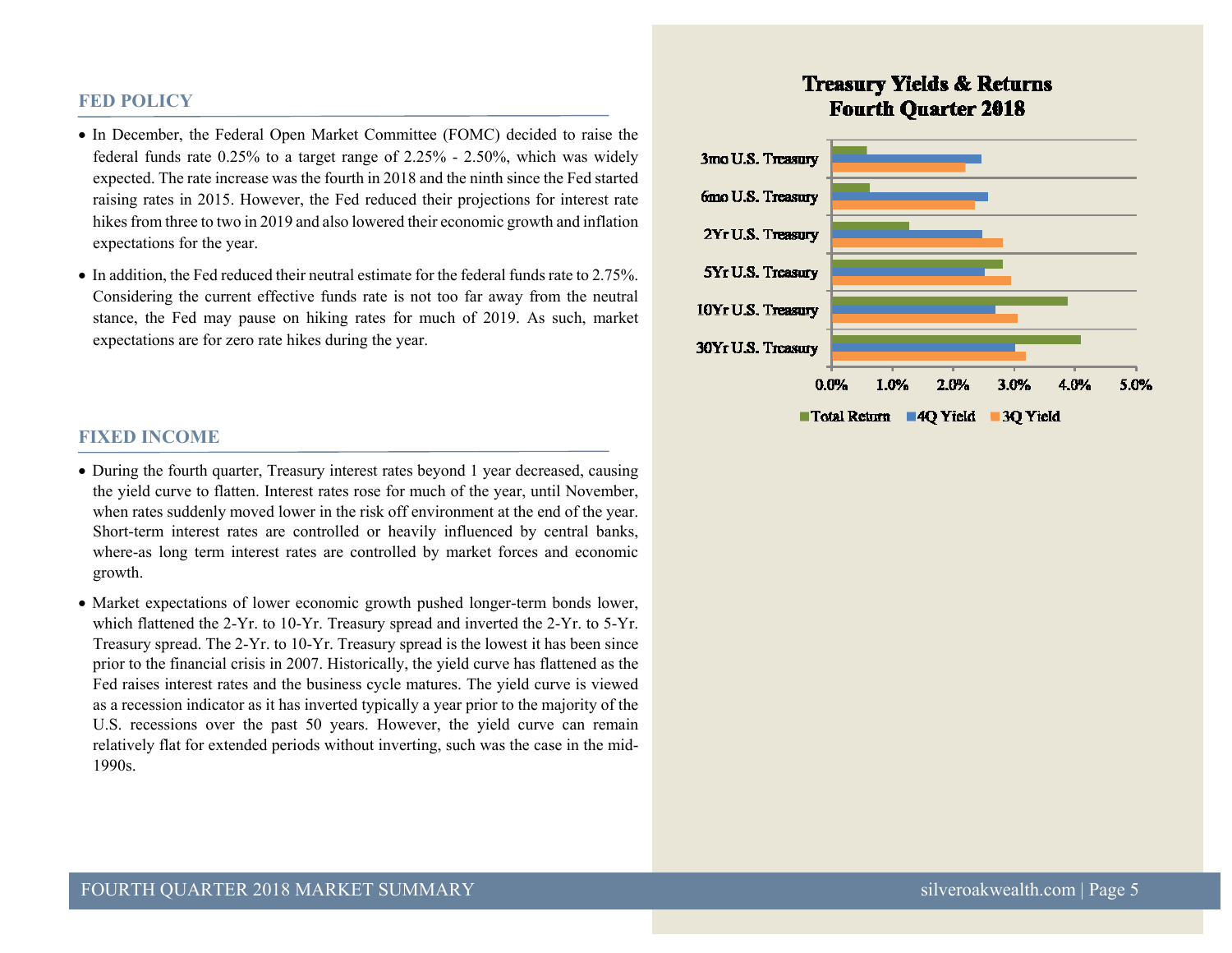#### **FIXED INCOME (continued)**

- During the quarter, the Barclays U.S. Aggregate was up 1.6% as investors sought safety from equity volatility. Since 1929, during years when U.S. large company equities had negative annual returns, intermediate-term bonds have had positive returns 23 out of 25 years.
- Sectors with more credit risk, such as corporates, high yield, and dollar-denominated emerging market debt posted negative returns for the quarter. Credit spreads widened with the "flight to safety" that we saw in the past few months. Spreads still remain low relative to historical averages.
- A common narrative during the quarter was an increased awareness of the large amount of debt that is maturing in the investment grade corporate and high-yield sectors over the next few years. This debt will likely need to be refinanced at higher interest rates. Additionally, higher leverage among companies with investment grade debt could cause a greater than expected amount of downgrades to junk bond status in the next recession.



# **Fixed Income Yields & Returns Fourth Ouarter 2018**



■ Total Return ■ 4Q Yield ■ 3Q Yield



#### FOURTH QUARTER 2018 MARKET SUMMARY silveroakwealth.com | Page 6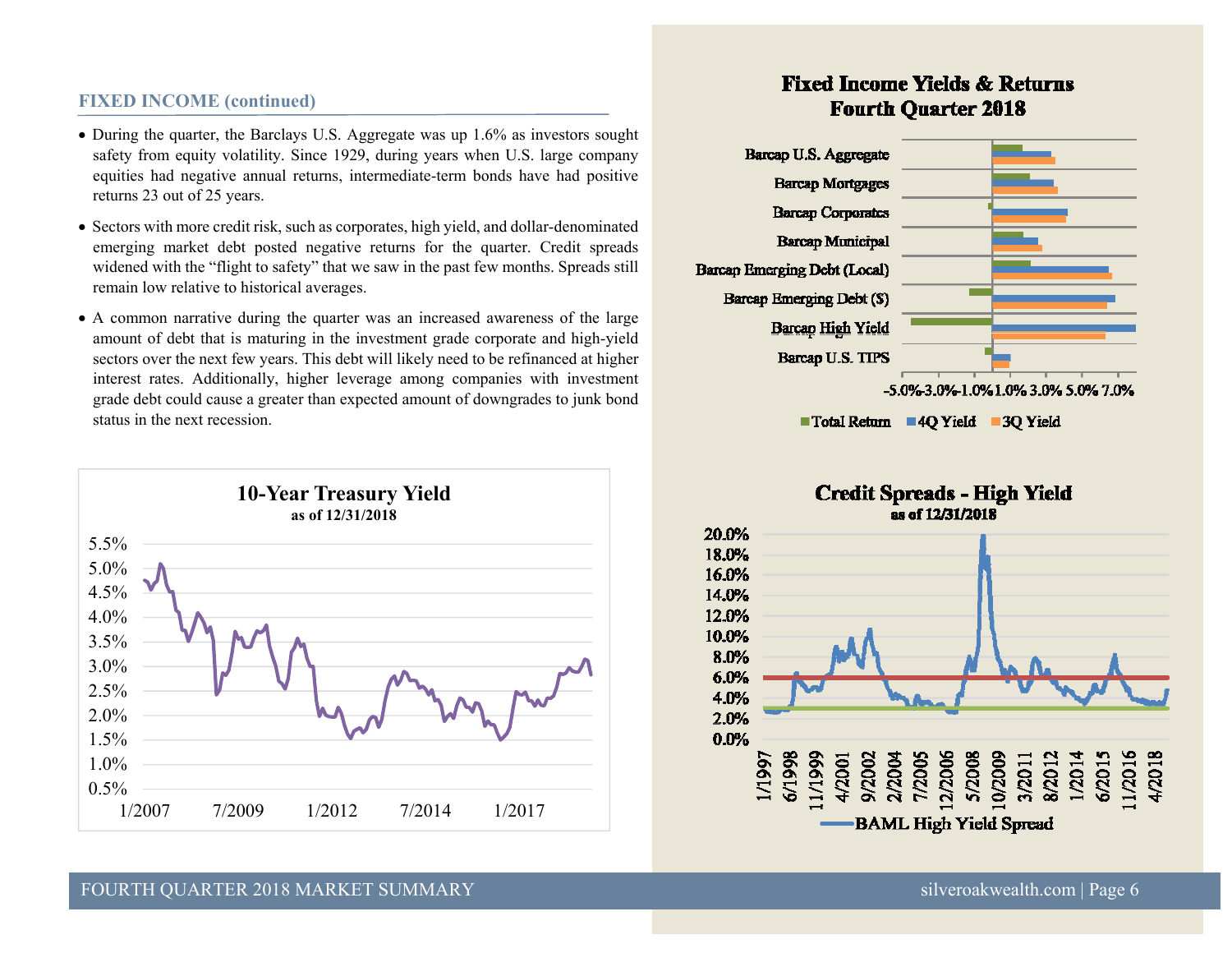#### **EQUITIES**

- Market sentiment deteriorated considerably during the quarter, which led to one of the worst Decembers for risk assets in history. During the year, the S&P 500 endured two 10% corrections, which has only happened three other times since 1946.
- The uncertainty of macro policy increased during the quarter, as the China/U.S. trade issues were not resolved and the U.S. government shutdown after not settling a funding gap for government operations. These issues contributed to a material decline in global manufacturing surveys and production.
- S&P 500 earnings estimates for 2019 have fallen from over double-digit growth to mid-single-digit growth.
- When the S&P 500 has had a drawdown of 10-20%, the subsequent quarter or two have historically had positive returns. With the recent pullback, valuations have come down considerably. However, just as we warned when they were elevated, valuations aren't a good short-term predictor.



# **Equity & Fixed Income Market Annual Returns** (as of 1/15/2019)

■ Barclays US Agg Bond ■ S&P 500 ■ MSCI EAFE ■ MSCI EM

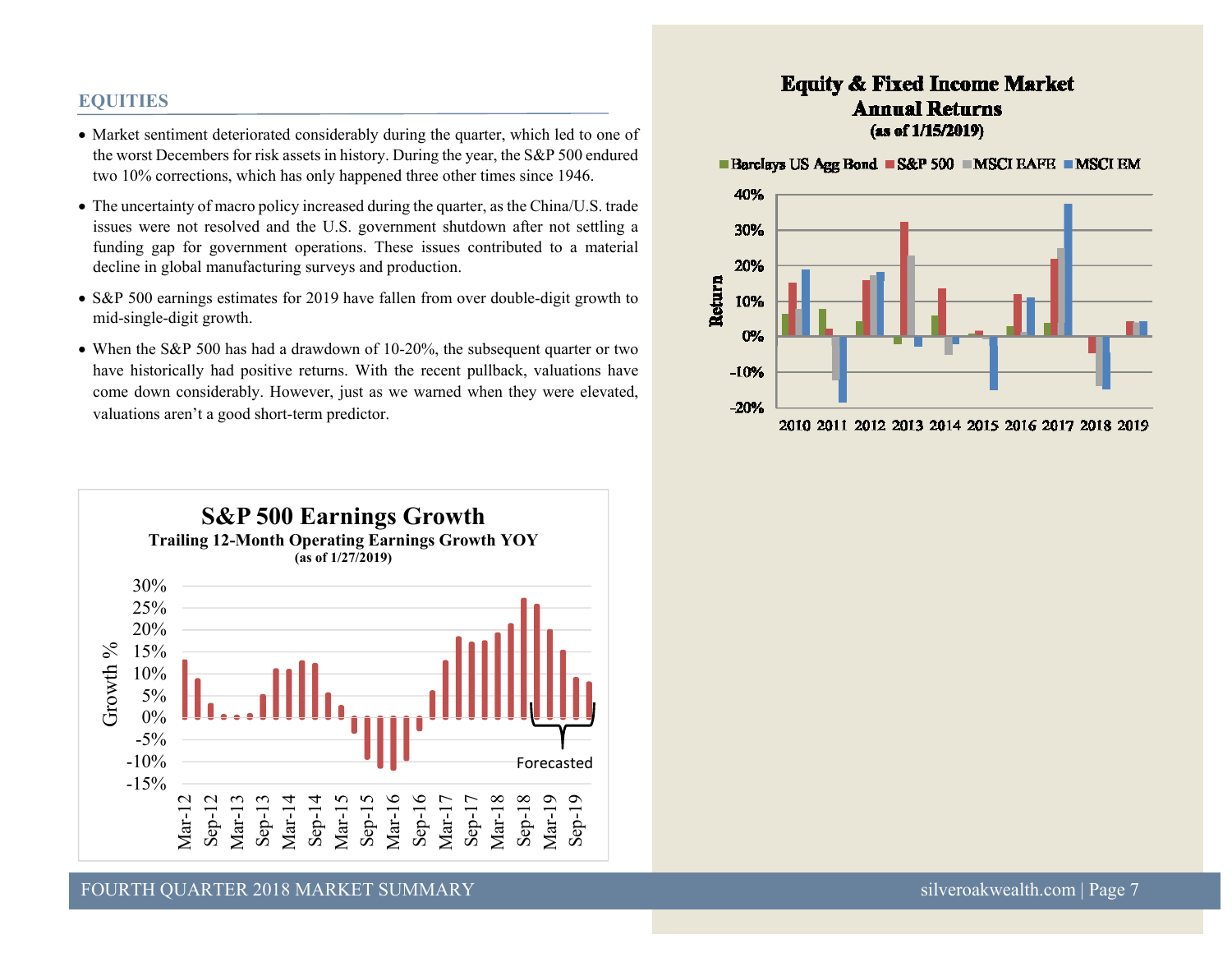## **DOMESTIC EQUITIES (continued)**

- The Russell 1000 Index, comprised of large and mid-capitalization stocks, posted a negative total return of 13.8% during the fourth quarter. On a year-over-year basis, the Russell 1000 Index has decreased 4.8%.
- Small capitalization stocks, as represented by the Russell 2000 Index, posted a negative total return of 20.2% during the fourth quarter. On a year-over-year basis, the index has decreased 11.0%.
- Economic data is softening, though still expansionary. Businesses seem to be delaying capital investment due to uncertainty. The U.S. consumer appears to be in good shape – low unemployment, rising wages and lower debt service levels. However, studies have shown that large declines in equity markets negatively impact consumer spending due to the wealth effect. Thus, while individual net worth's are at all-time highs and unemployment is at the lowest level since 1960s, the recent market pullback could give consumers pause.
- While it is a small sample size, following mid-term elections, U.S. equities have posted positive returns in the following year every time since 1950.



Russell 1000 Growth TR vs. Russell 1000 Value TR

# FOURTH QUARTER 2018 MARKET SUMMARY silveroakwealth.com | Page 8

|                  | <b>Fourth Quarter 2018 Returns</b> |           |           |
|------------------|------------------------------------|-----------|-----------|
|                  | Value                              | Core      | Growth    |
| Mega Cap         |                                    | $-13.2\%$ |           |
| Large Cap        | $-11.7%$                           | $-13.8\%$ | $-15.9\%$ |
| <b>Mid Cap</b>   | $-15.0\%$                          | $-15.4\%$ | $-16.0\%$ |
| <b>Small Cap</b> | $-18.7%$                           | $-20.2%$  | $-21.7%$  |
| <b>Micro Cap</b> | $-19.5%$                           | $-22.1%$  | $-24.9%$  |

# U.S. Equity Market Returns by Major Sector (Securities in S&P 500, Fourth Quarter 2018)

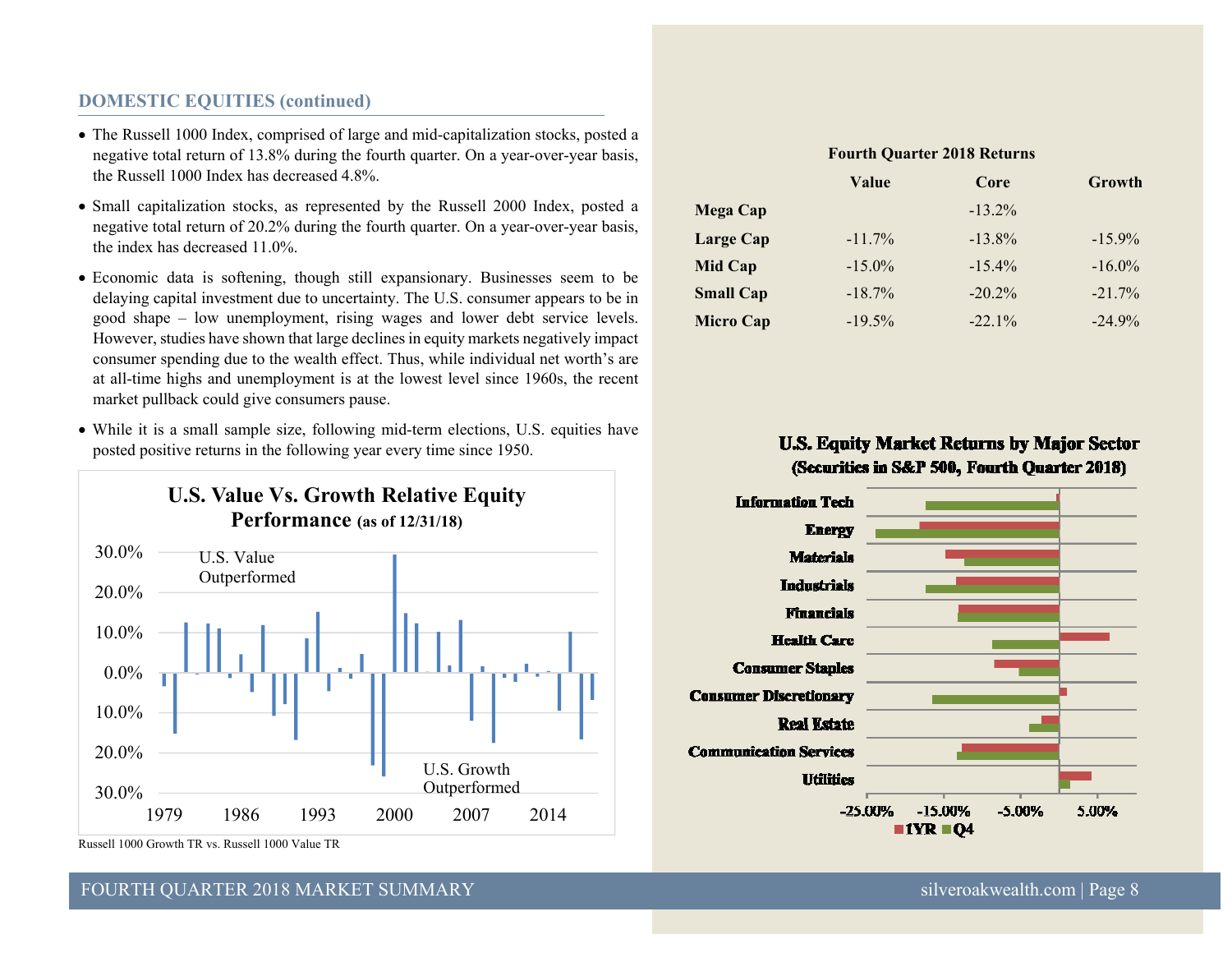#### **INTERNATIONAL EQUITIES (continued)**

- Developed international stocks, as represented by the MSCI EAFE, were down 12.5% during the quarter. On a year-over-year basis, the EAFE is down 13.8%, performing worse than U.S. domestic equities. Brexit negotiations, Italy's budget issues and lower global trade have pressured international returns.
- Emerging market stocks outperformed developed markets during the fourth quarter as the MSCI Emerging Markets Index decreased 7.5%. Growth in China is slowing more than expected; however, the Chinese government is taking steps to stimulate their economy.
- Over the past year, the U.S. dollar was strong relative to global currencies; however, many investors and economists expect the U.S. dollar to depreciate over the next few years.
- International economies and corporate earnings were generally positive in 2018; however, gloomy sentiment led to negative equity returns. Going into 2019, if sentiment rebounds and the U.S. dollar does not continue to appreciate, international equities would have a more favorable environment.



S&P 500 TR vs. MSCI EAFE NR

FOURTH QUARTER 2018 MARKET SUMMARY silveroakwealth.com | Page 9

# **Non-U.S. Equity Market Returns Fourth Ouarter 2018**